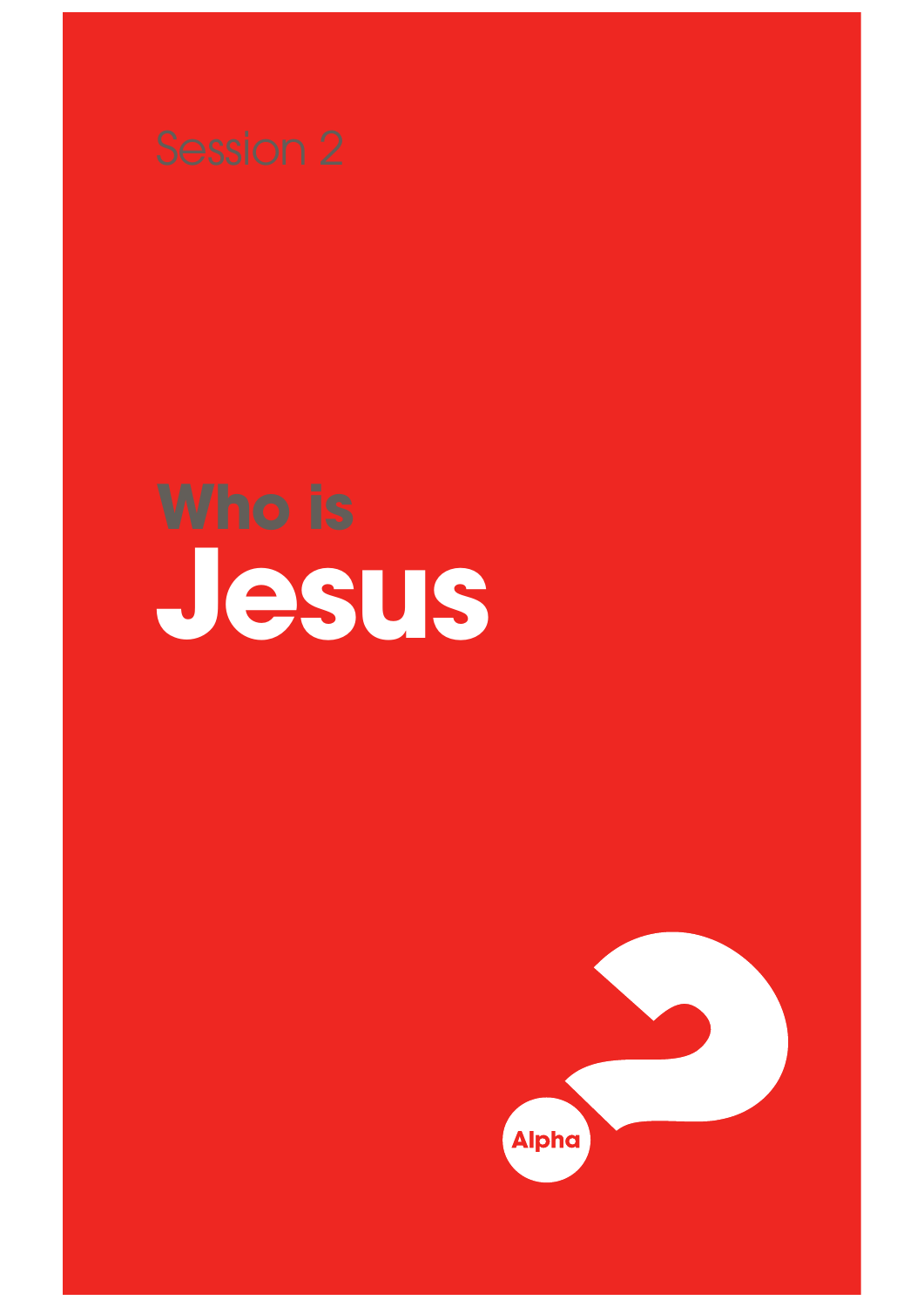### **Did Jesus exist?**

- Evidence outside the New Testament about Jesus includes:
	- Tacitus and Suetonius, Roman historians
	- Josephus, Jewish historian
- Evidence within the New Testament

**How do we know that what was written down in the New Testament has not been changed over the years?**

## **ANCIENT WRITINGS**

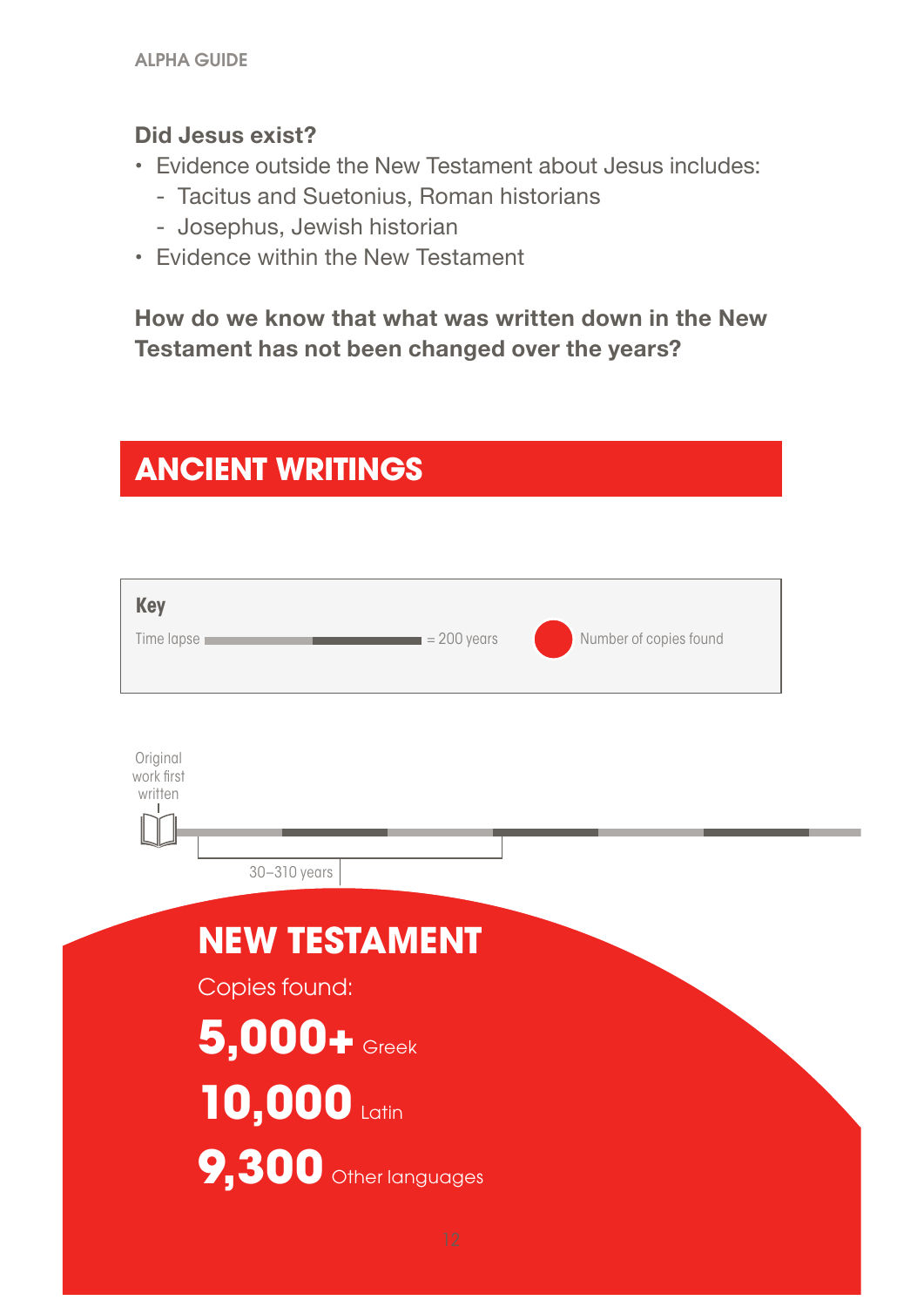| <b>WORK</b>                           | <b>WHEN WRITTEN</b> | <b>EARLIEST COPY</b>                   | <b>TIME LAPSE</b> | <b>COPIES</b>                                |
|---------------------------------------|---------------------|----------------------------------------|-------------------|----------------------------------------------|
| <b>HERODOTUS</b>                      | 488-428 вс          | AD 900                                 | $1,300$ years     | 8                                            |
| <b>THUCYDIDES</b>                     | с. 460-400 вс       | C. AD 900                              | $1,300$ years     | 8                                            |
| <b>TACITUS</b>                        | AD 100              | AD 1100                                | $1,000$ years     | 20                                           |
| CAESAR'S<br><b>GALLIC WAR</b>         | 58-50 BC            | AD 900                                 | 950 years         | $9 - 10$                                     |
| <b>LIVY'S ROMAN</b><br><b>HISTORY</b> | $59 BC - AD$ 17     | AD 900                                 | 900 years         | 20                                           |
| <b>NEW</b><br><b>TESTAMENT</b>        | AD 40-100           | AD 130<br>(full manuscripts<br>AD 350) | 30-310 years      | 5,000+ Greek<br>10,000 Latin<br>9,300 others |



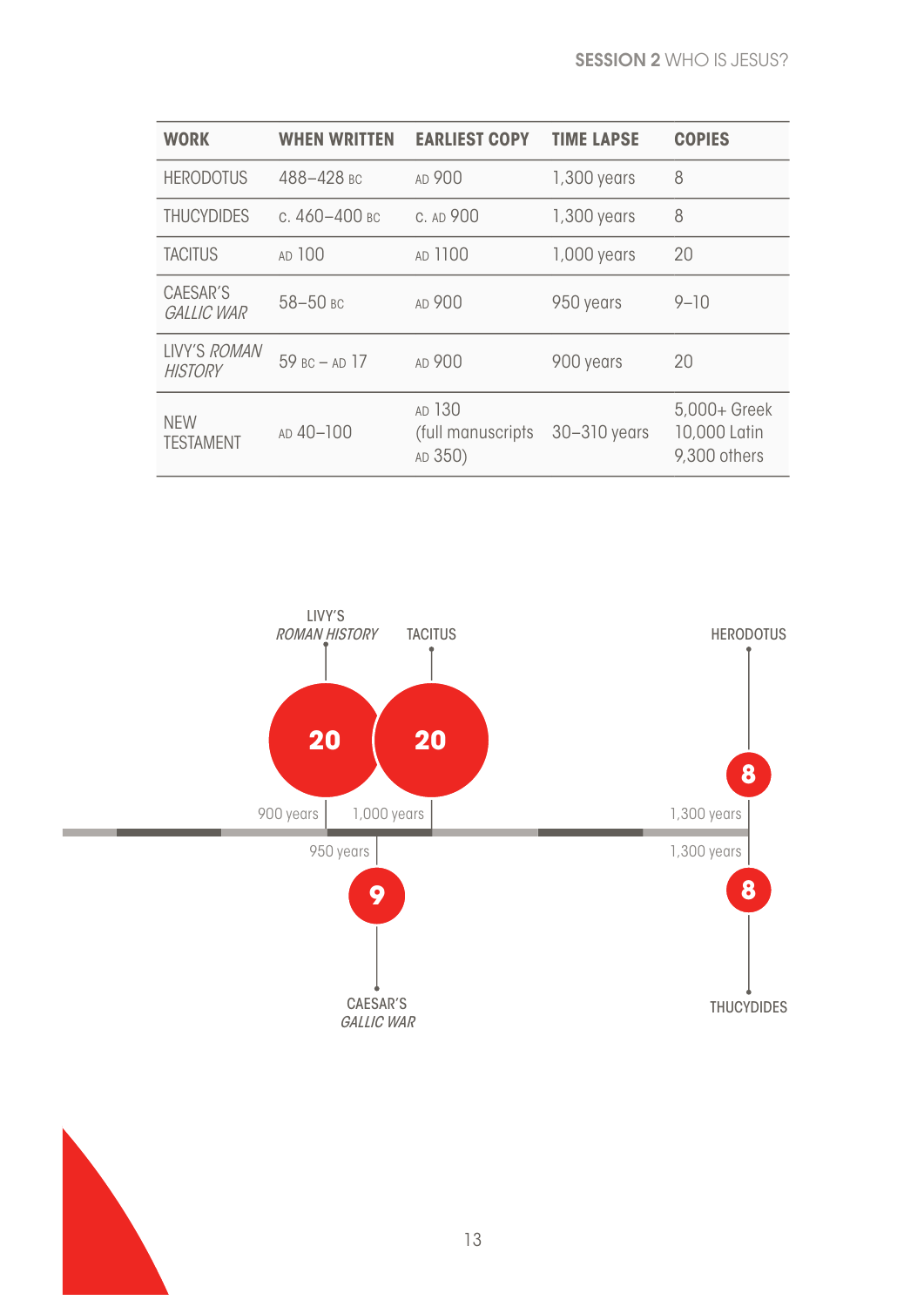### **Was Jesus fully human?**

- He had a human body
	- Tired (John 4:6)
	- Hungry (Matthew 4:2)
- He had human emotions
	- Anger (Mark 11:15–17)
	- Love (Mark 10:21)
	- Sadness (John 11:32–36)
- He had human experiences
	- Temptation (Mark 1:13)
	- Learning (Luke 2:46–52)
	- Work (Mark 6:3)
	- Obedience (Luke 2:51)

Was he more than a man, a great human, a religious teacher? (Matthew 16:13–16)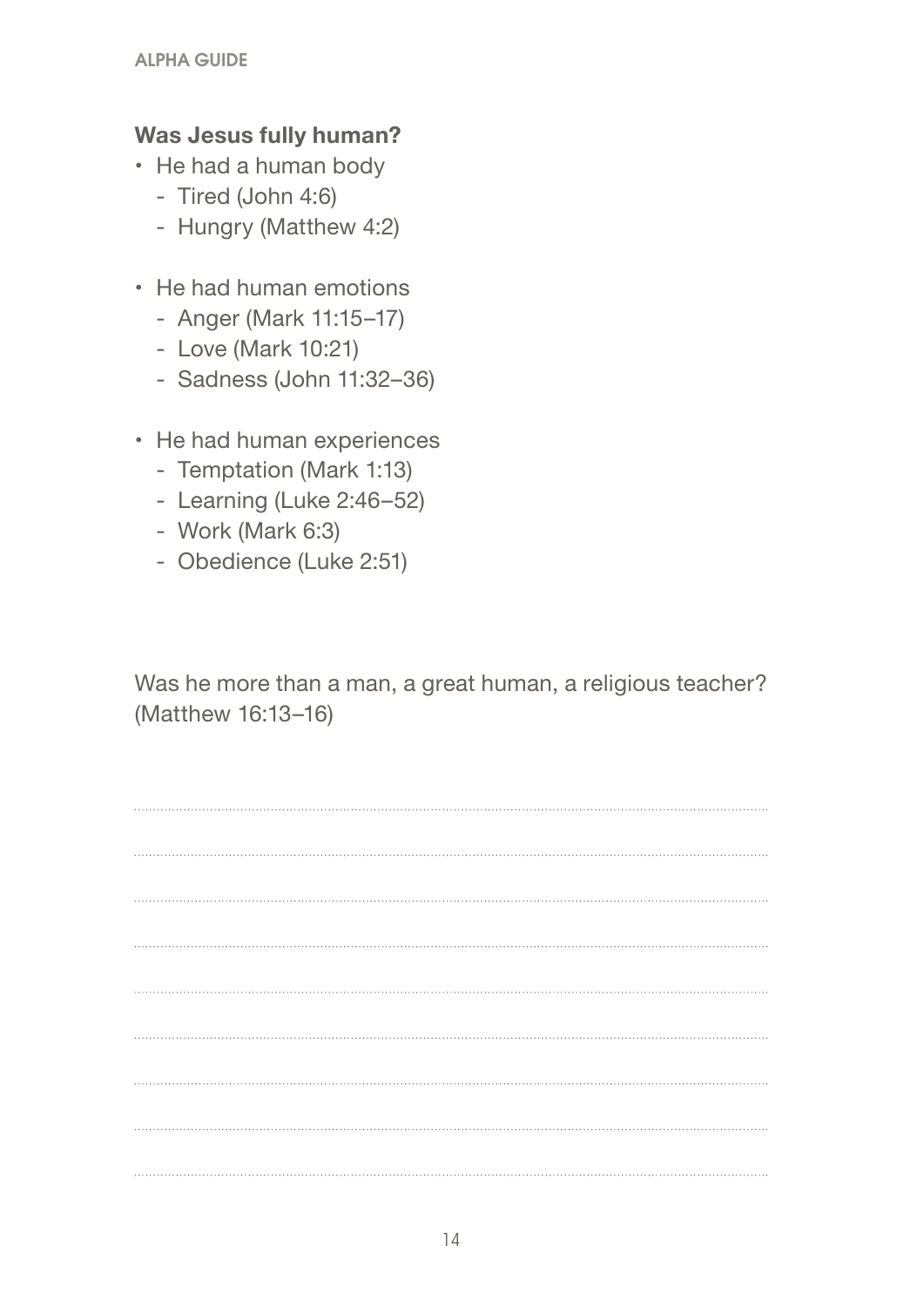### **1. WHAT DID HE SAY ABOUT HIMSELF?**

- Teaching centred on himself
	- 'I am the bread of life' (John 6:35)
	- 'If the Son sets you free, you really will be free.' (John 8:36, NLT)
	- 'I am the light of the world' (John 8:12)
	- 'I am the way and the truth and the life' (John 14:6)
	- 'Come to me…' (Matthew 11:28–29)
	- Receive me receive God (Matthew 10:40)
	- Welcome me welcome God (Mark 9:37)
	- If you have seen me you have seen God (John 14:9)
- His indirect claims
	- To forgive sins (Mark 2:5)
	- To judge the world (Matthew 25:31,32,40,45)
- His direct claims
	- Messiah (Mark 14:61–62)
	- Son of God (Mark 14:61)
	- God the Son (John 20:26–29)
	- 'I and the Father are one.' (John 10:30)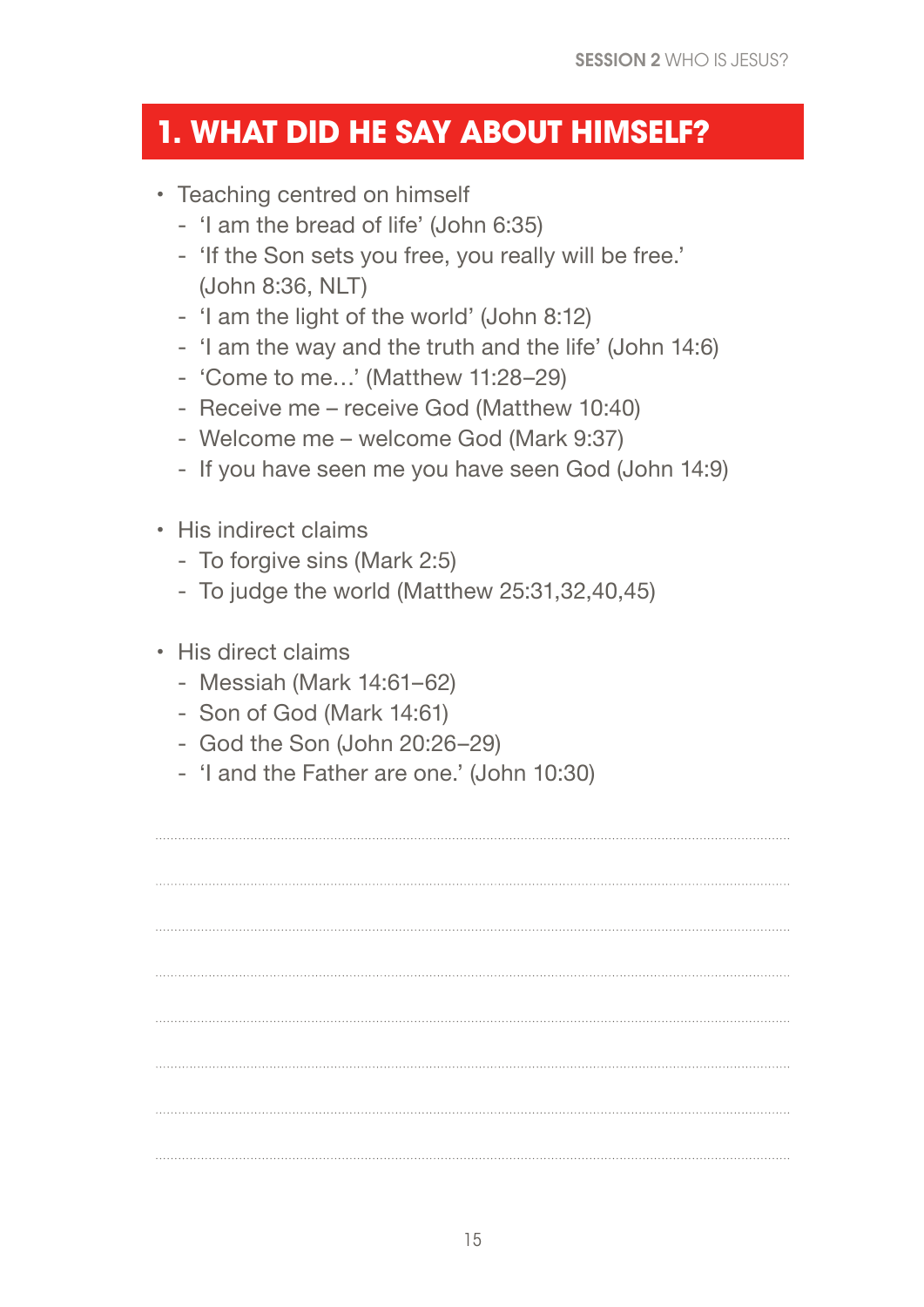Author of *The Chronicles of Narnia* and Oxford historian C. S. Lewis wrote:

> 'A man who was merely a man and said the sort of things Jesus said would not be a great moral teacher. He would either be (insane)... or else he would be "the Devil of Hell". You must make your choice. Either this man was, and is, the Son of God, or else [insane] or something worse… but let us not come up with any patronising nonsense about his being a great human teacher. He has not lef that open to us. He did not intend to.'3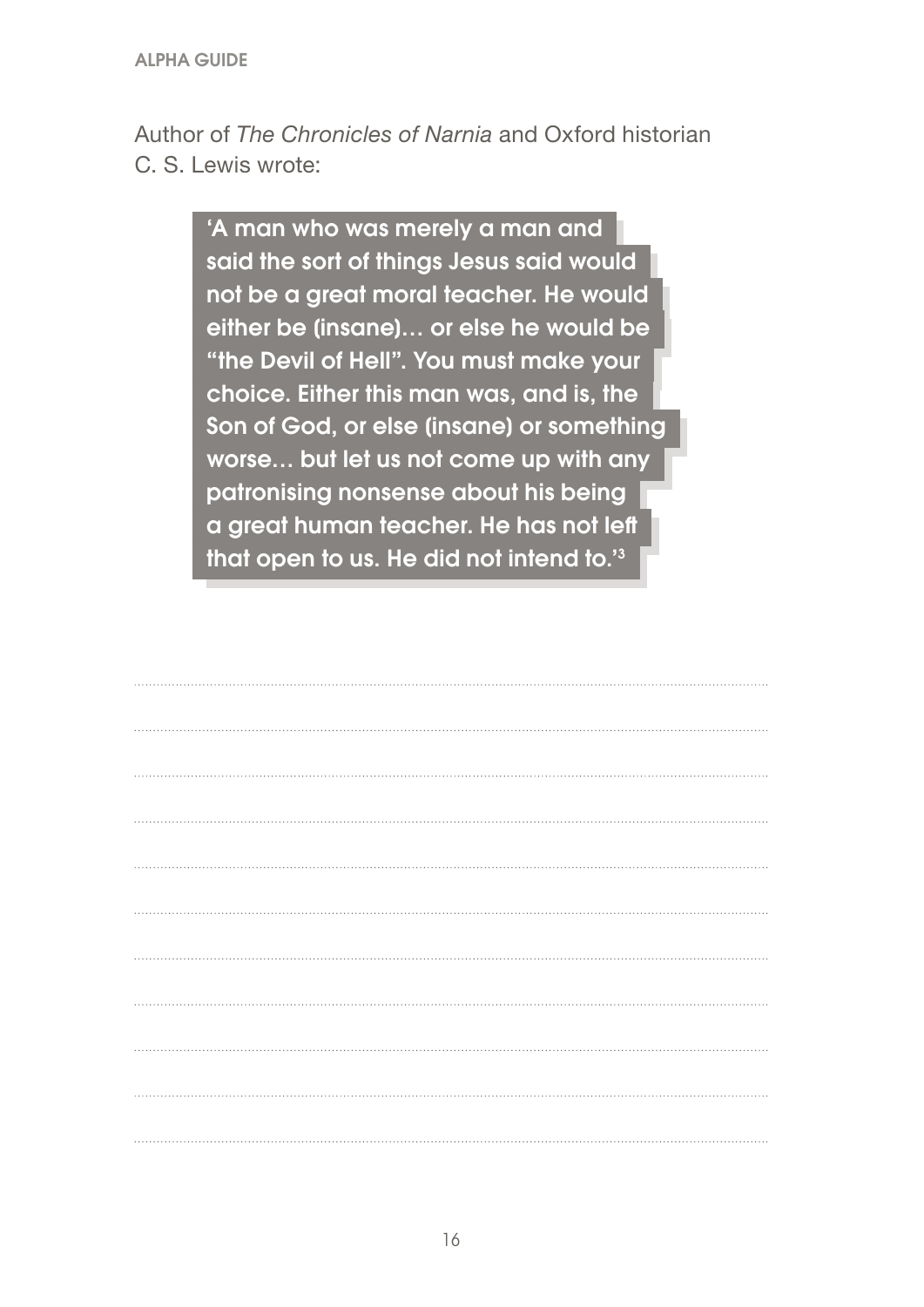## **2. WHAT EVIDENCE IS THERE TO SUPPORT HIS CLAIMS?**

- His teaching (Mark 12:31; Luke 6:31; Matthew 5:44)
- His life/works (John 2:1–11; 10:37–38)
- His character (Luke 23:34)
- His fulflment of Old Testament prophecy
- His conquest of death

Evidence for the resurrection:

### **• His absence from the tomb**

- Theories:

Jesus did not die (John 19:33–34) disciples stole the body authorities stole the body robbers stole the body (John 20:1–9)

### **• His presence with the disciples**

- Did they hallucinate?
- Number of appearances over a six-week period 11+ appearances
	- 500+ people
- Nature of appearances (Luke 24:36–43)
- **• Immediate efect**
	- Birth and growth of Christian church

### **• Efect down the ages**

- Experience of Christians down the ages
- Over 2,300 million Christians in the world today